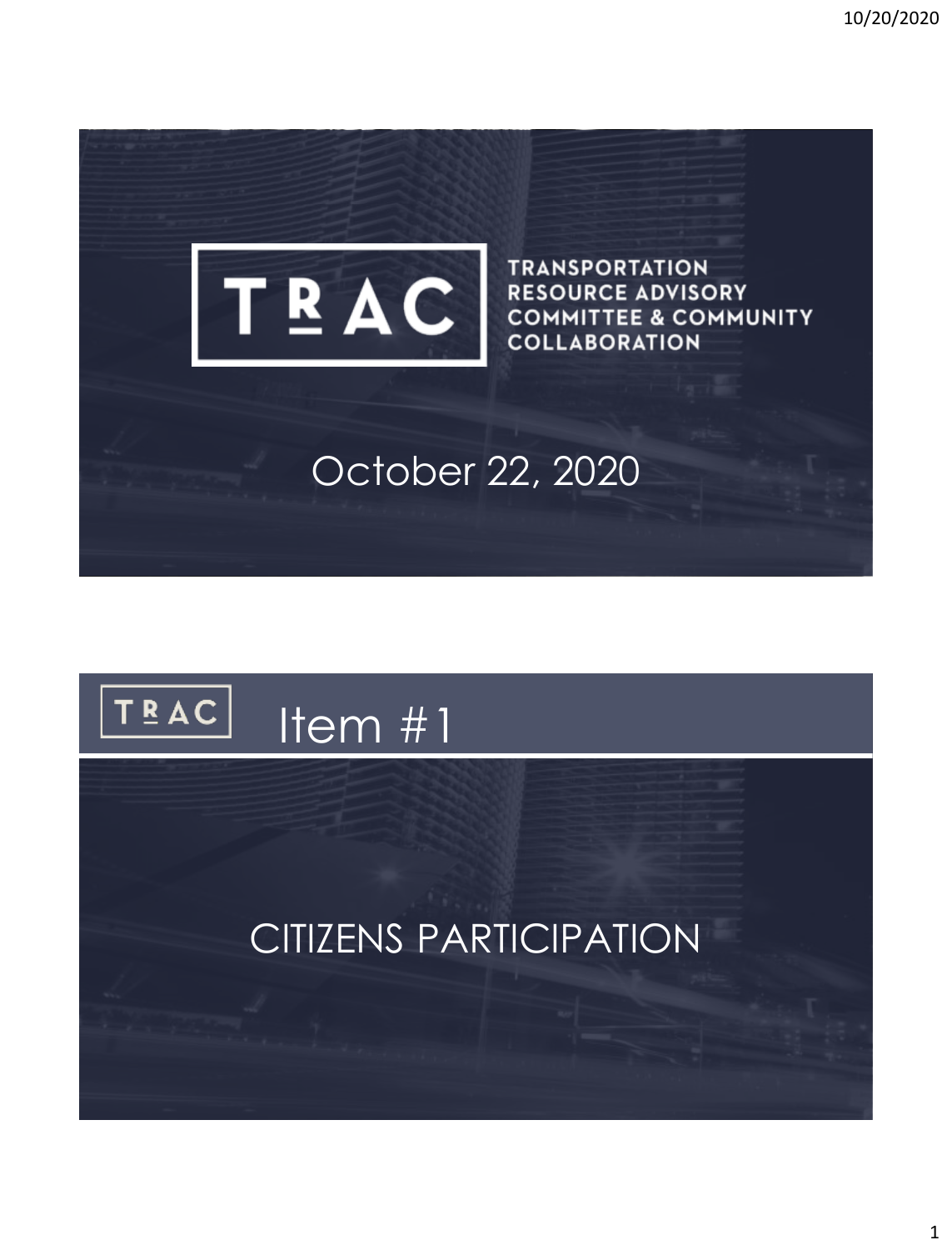10/20/2020



### APPROVAL OF MINUTES

#### $TRAC$ Item #3

#### WELCOME AND NEW MEMBER INTRODUCTIONS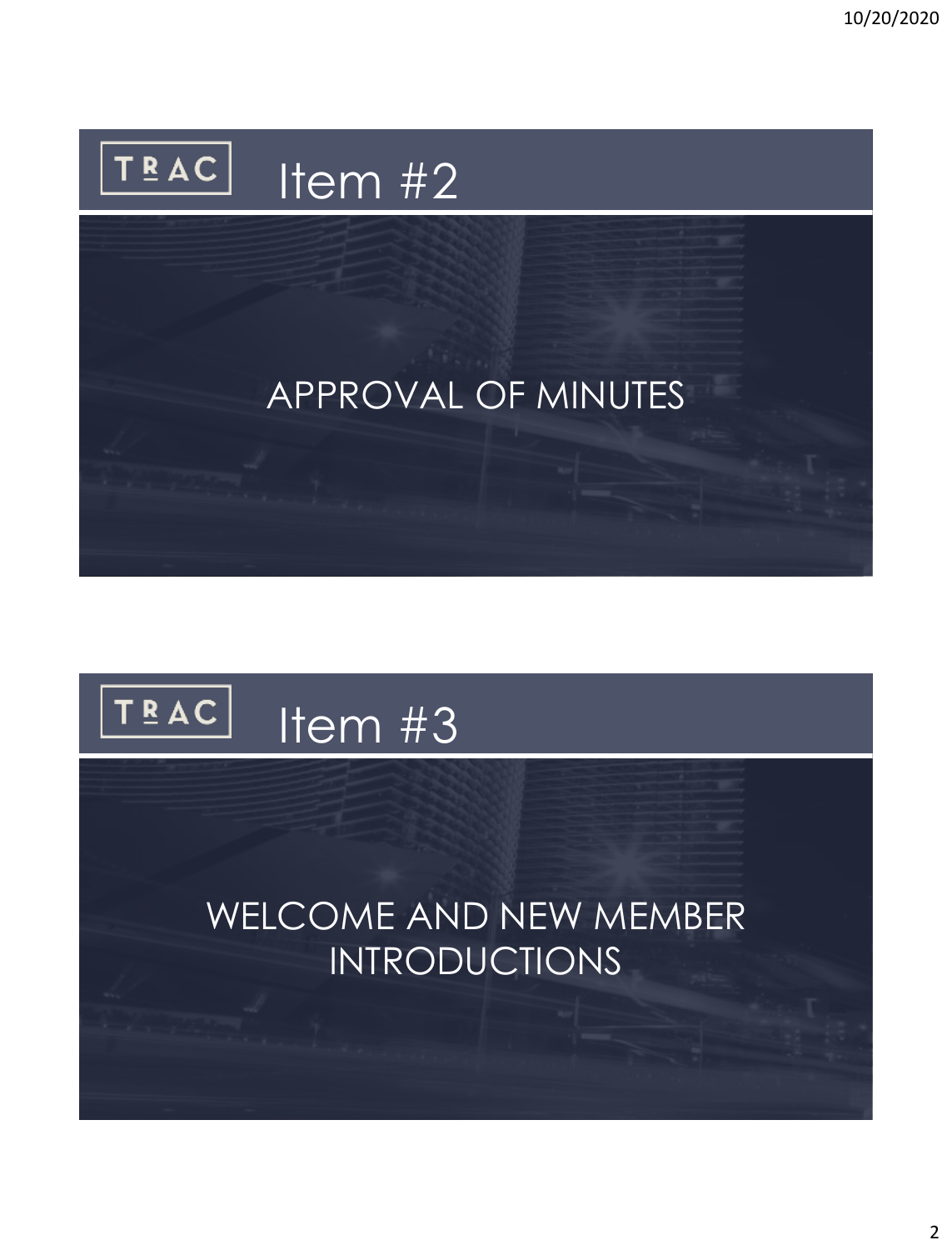#### TRAC | Item  $\overline{\#4}$

## TRAC GOALS, FRAMEWORK & AGENDA REVIEW

# TEAC COMMITTEE GOALS

- Learn about Southern Nevada's mobility challenges, new developments and opportunities.
- Learn about smart communities, emerging technologies and how these efforts can impact and improve mobility, accessibility and safety in Southern Nevada.
- Obtain input and feedback and make recommendations on how to best address and prioritize mobility solutions.
- Explore current and future mobility funding and resources.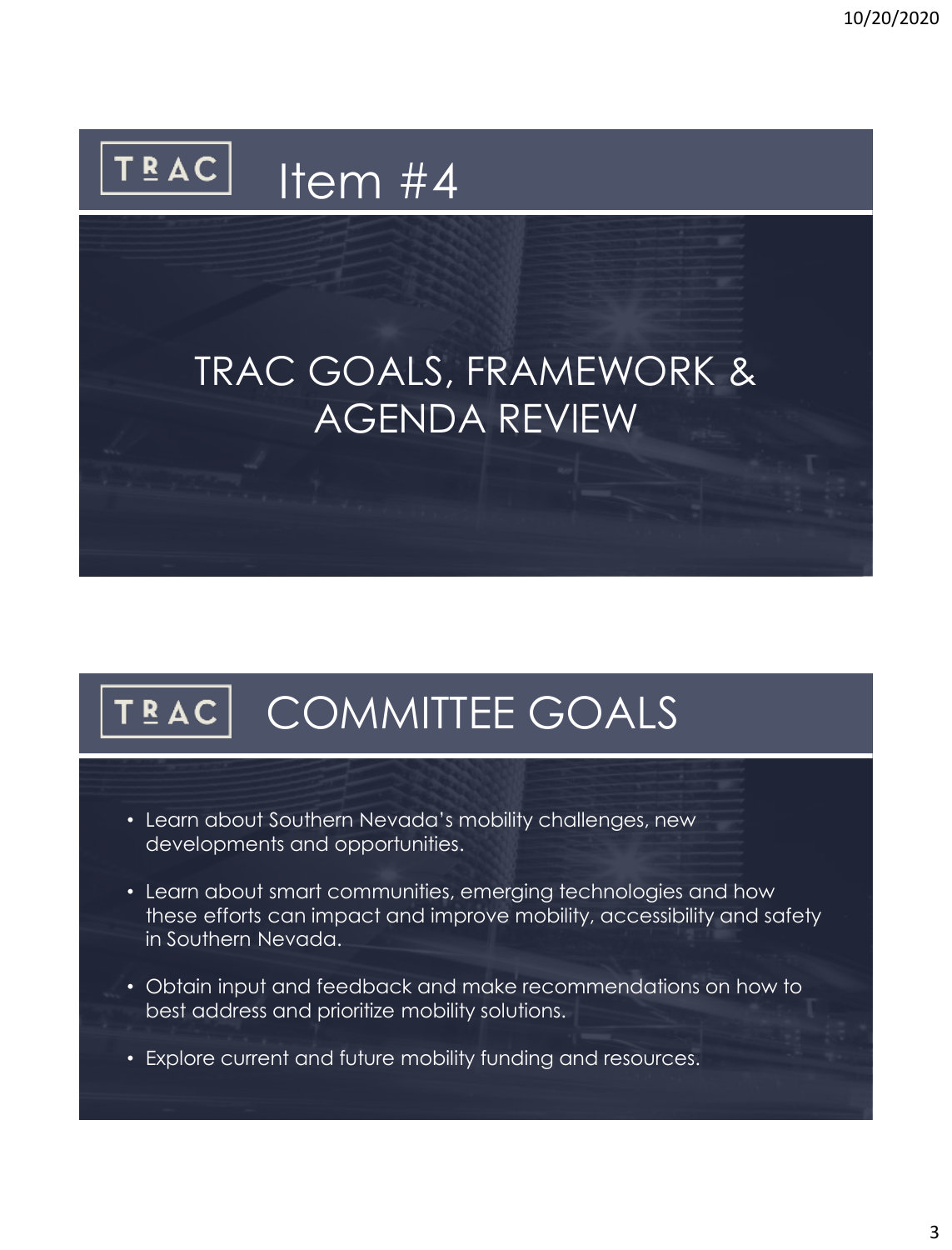# TEAC AGENDA REVIEW

- RTC Update
- 2021 Legislative Agenda
- Upcoming Events and Announcements
- Open Discussion

#### TRAC<sup></sub></sup> Item #5

## RTC UPDATE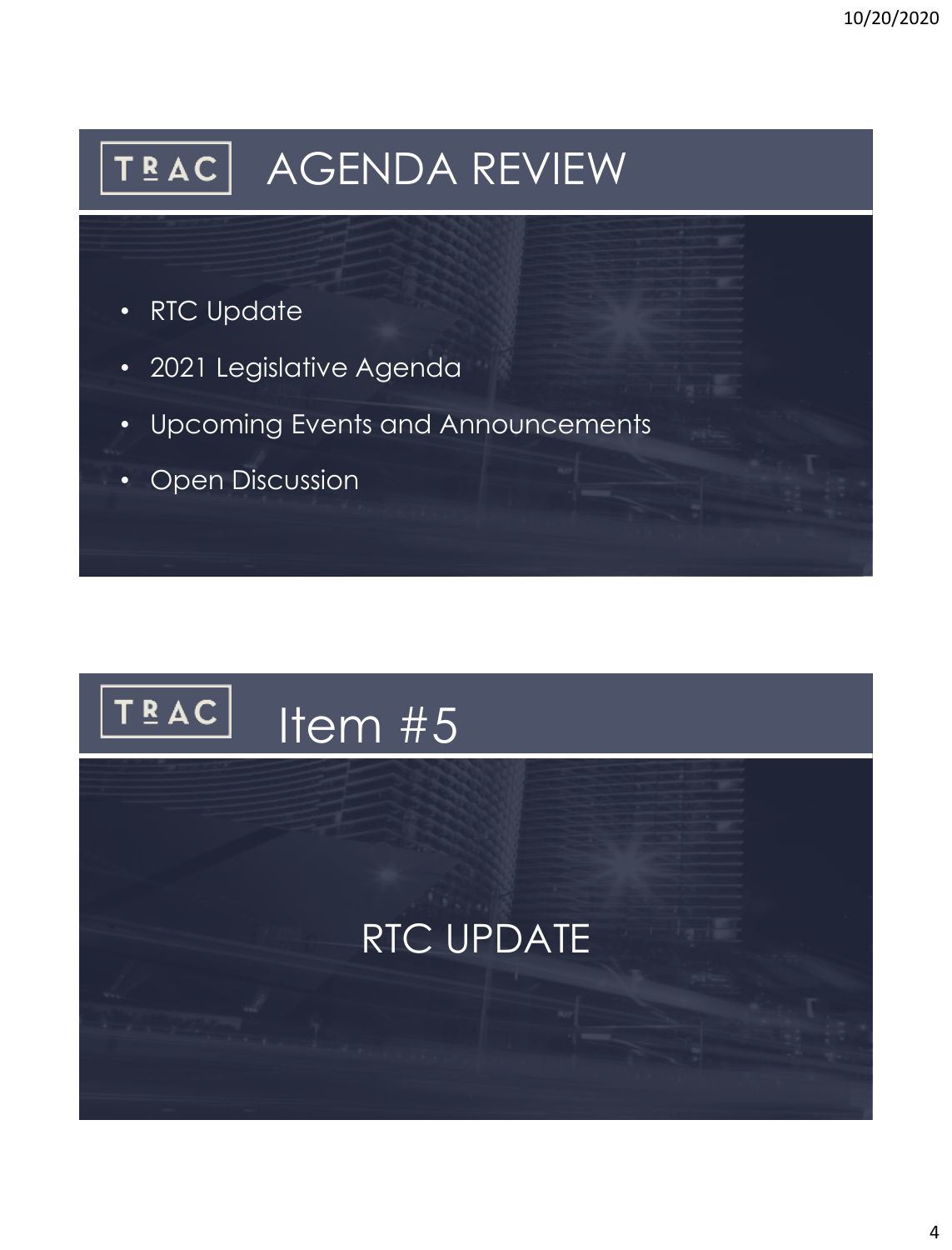

#### **ROADWAY FUNDING**

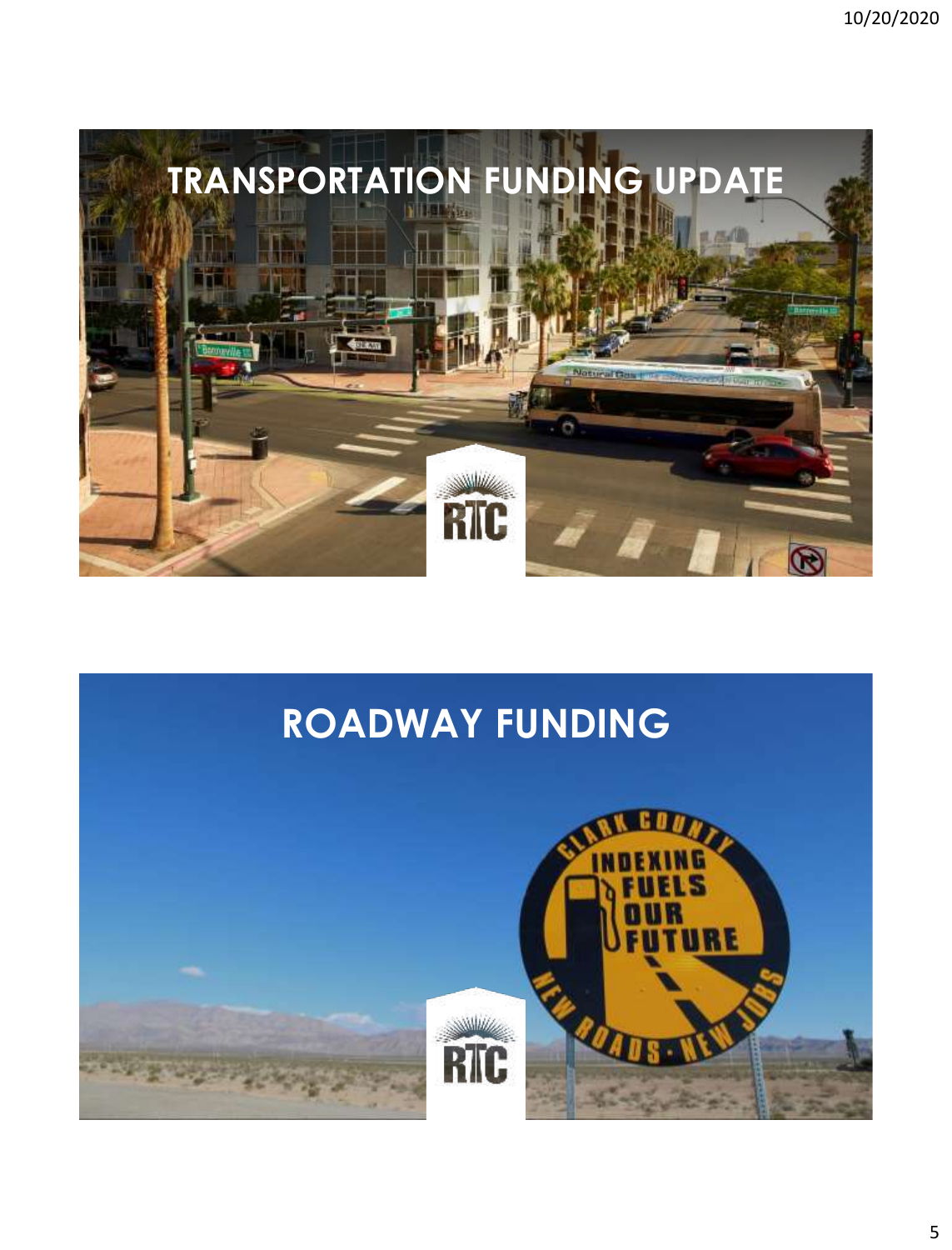

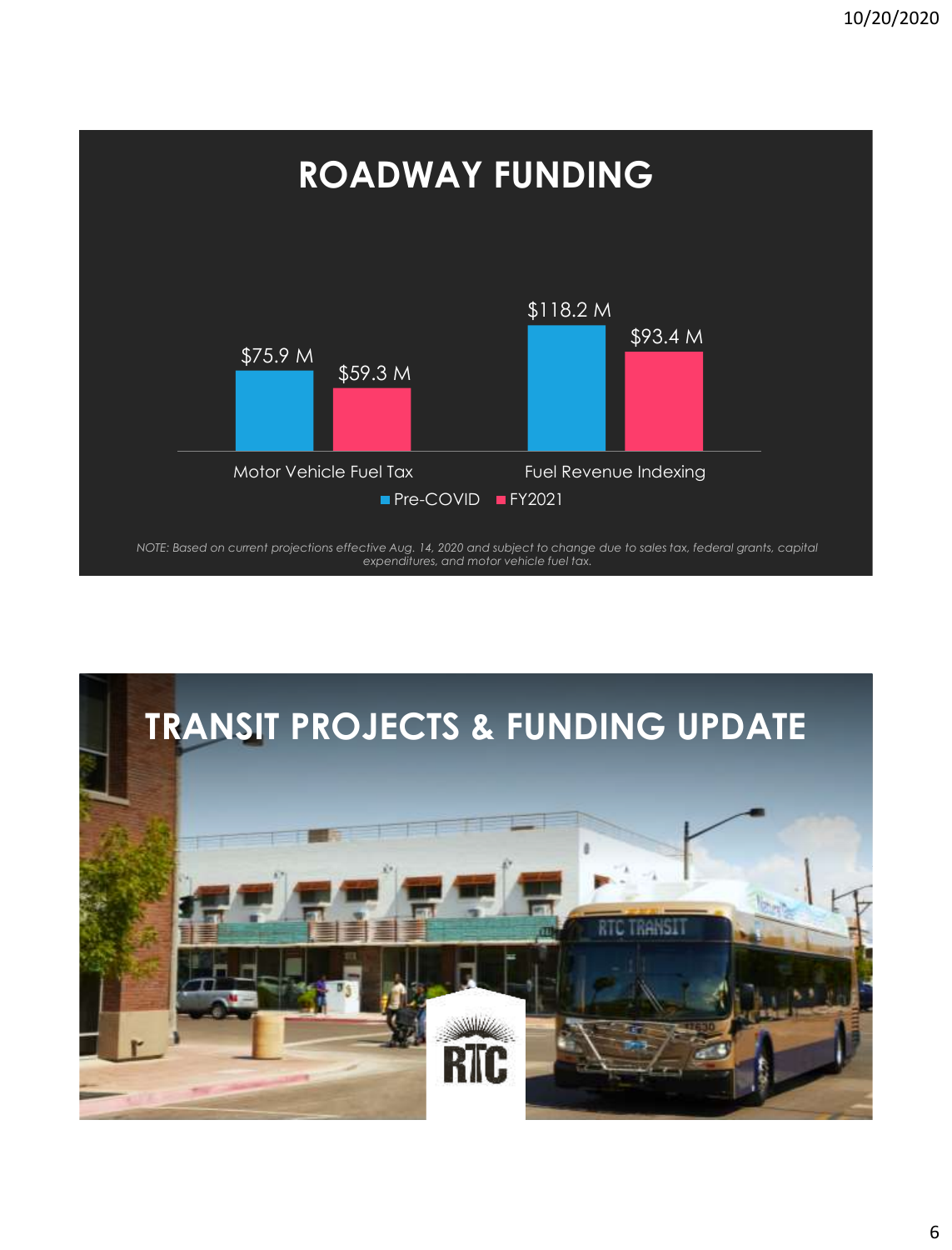

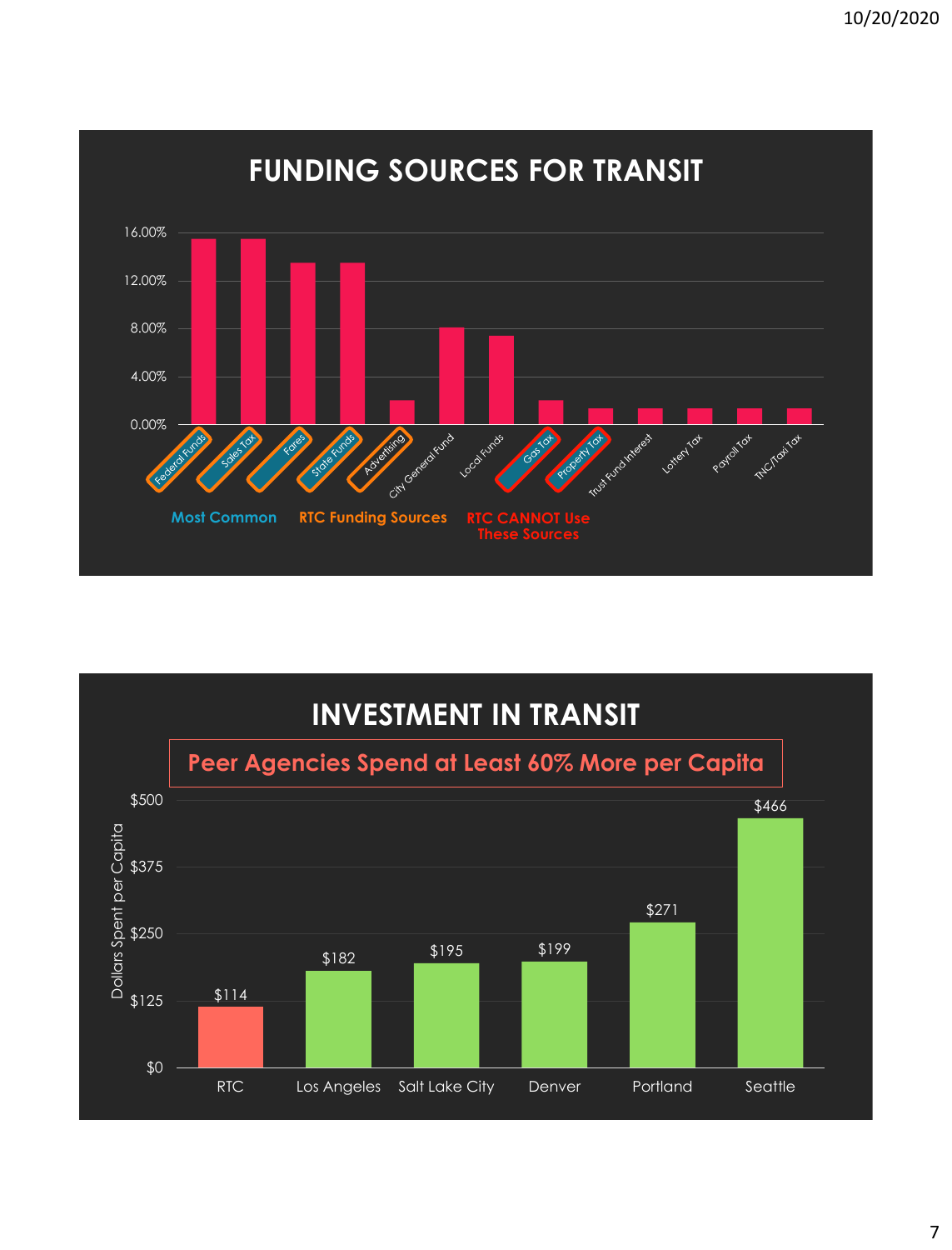



*NOTE: Based on current projections effective Aug. 14, 2020 and subject to change due to sales tax, federal grants, capital expenditures, and motor vehicle fuel tax.*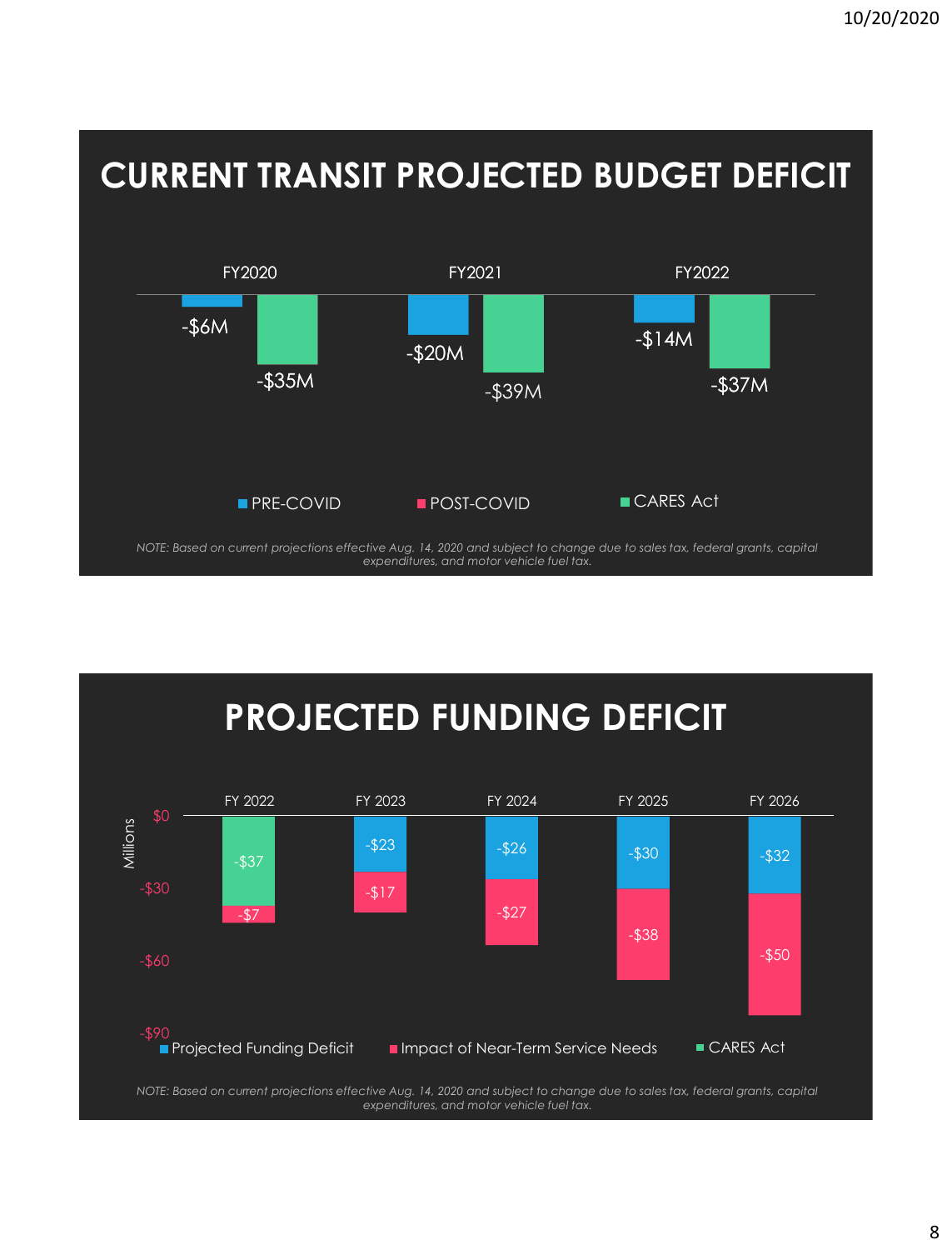

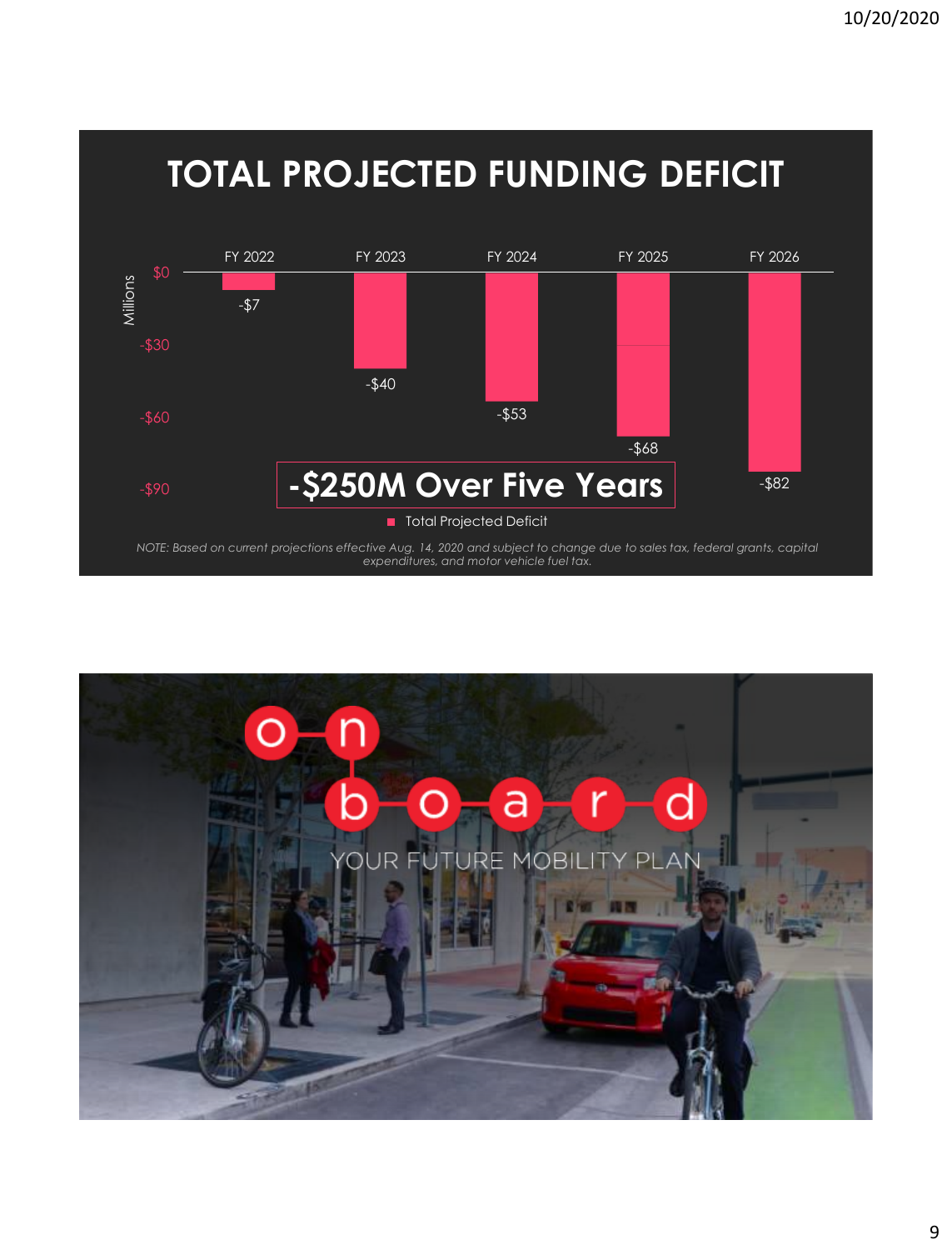



## 2021 LEGISLATIVE AGENDA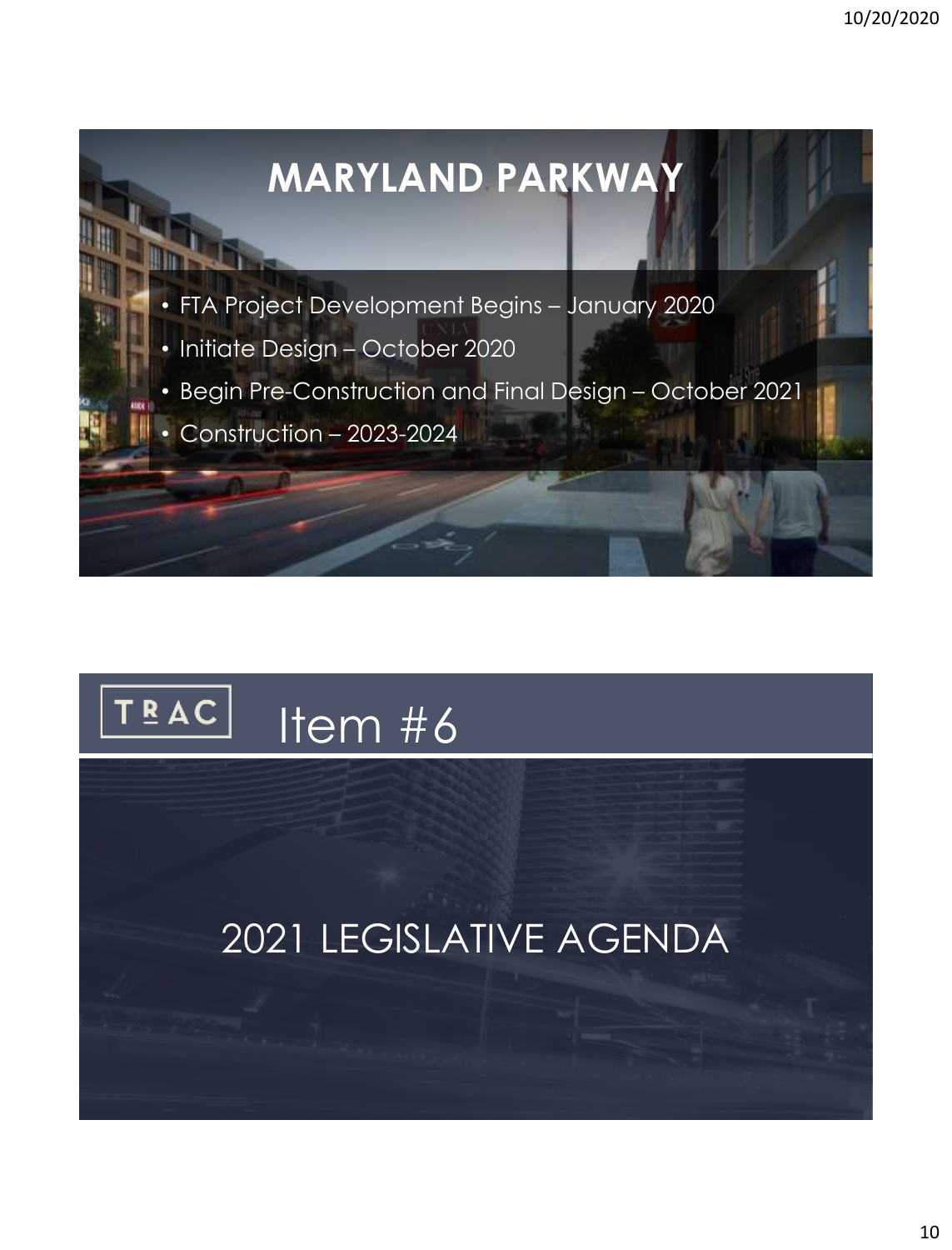## **2021 LEGISLATIVE AGENDA**

RM

#### **RTC Legislation**

**Microtransit** 

#### **Other Priorities**

**Communicate** RTC Funding **Need** 

**Monitor & React**

**Monitor** BDRs and legislation

React to RTC related legislation



## **BILL DRAFT REQUESTS**

Currently 491 BDRs



Establishes an advisory committee to study issues and make recommendations to state and local agencies to improve traffic safety

Legislative Committee on Energy BDRs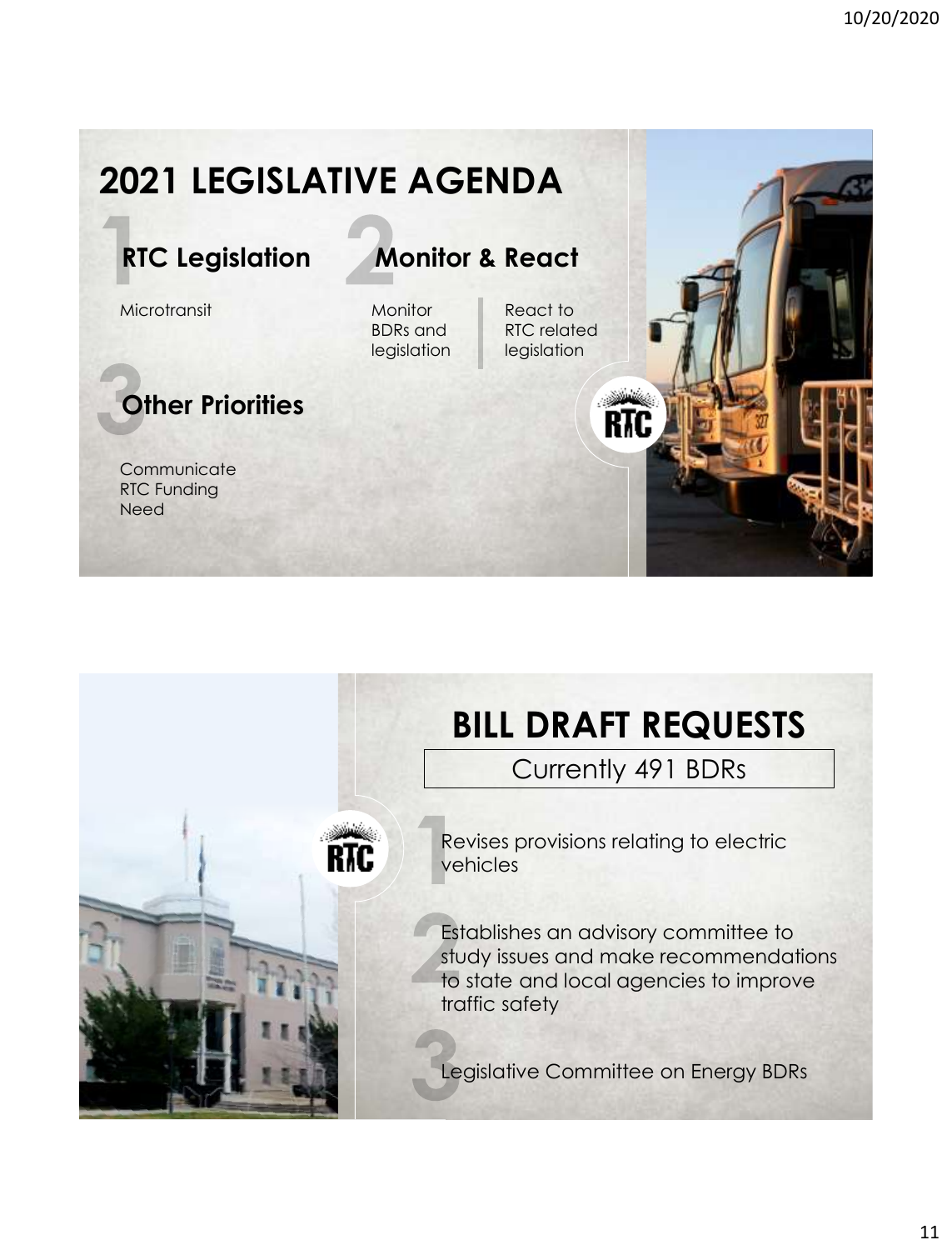

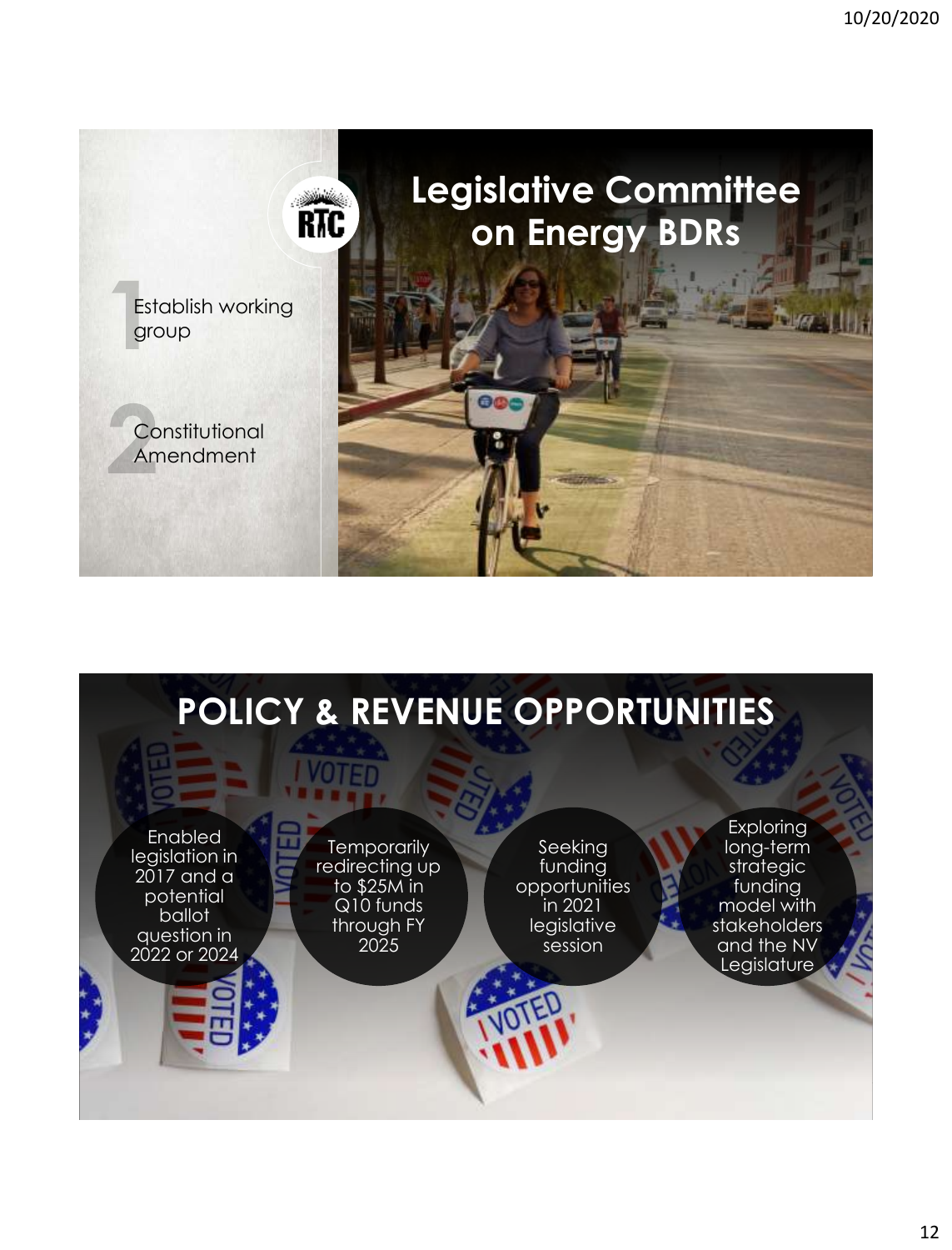

# UPCOMING EVENTS AND ANNOUNCEMENTS

#### TRAC<sup></sub></sup> Item #8

## OPEN DISCUSSION